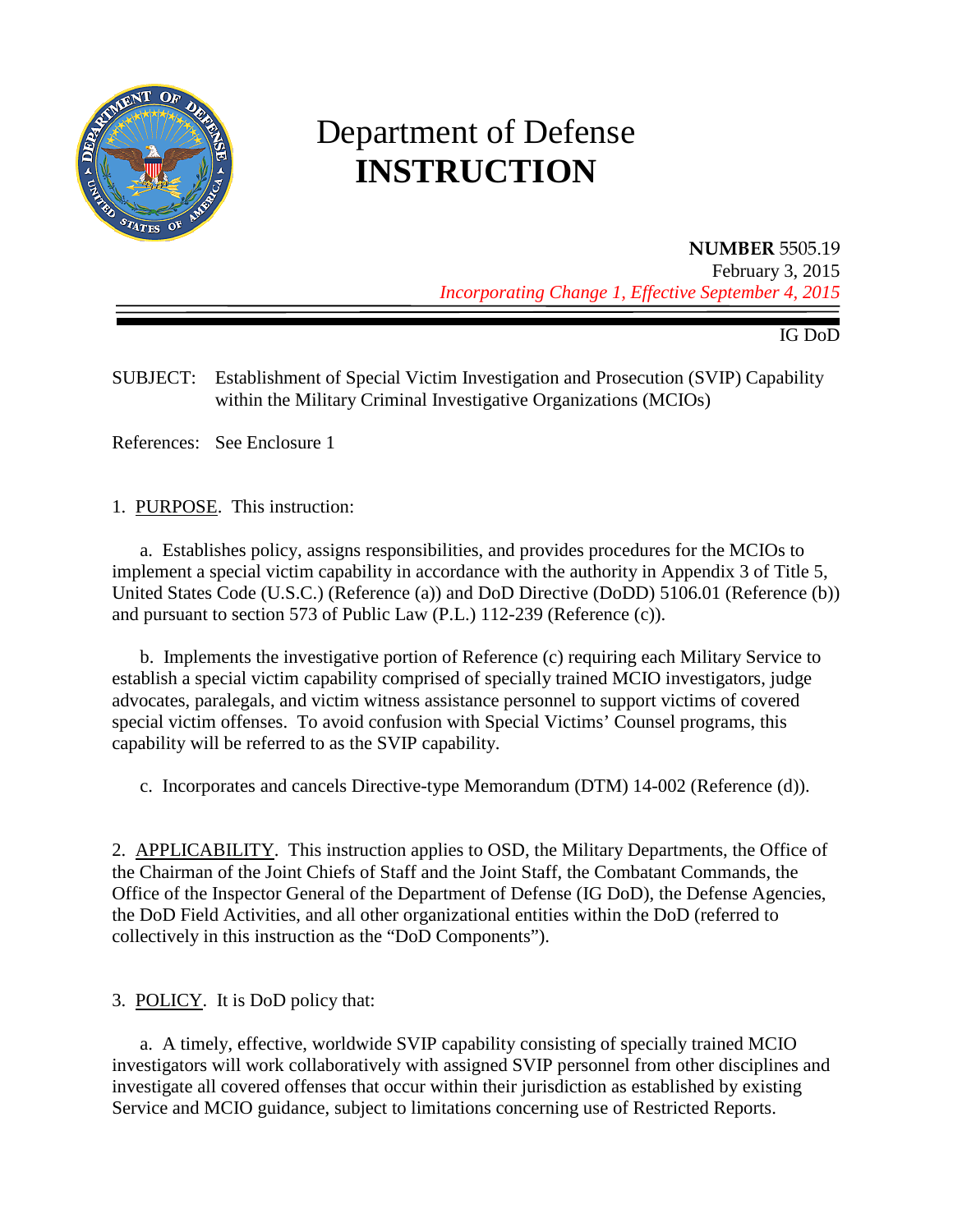b. MCIO investigators will collaborate with assigned specially trained judge advocates, DoD Sexual Assault Response Coordinators (SARCs), Sexual Assault Prevention and Response Victim Advocates (SAPR VAs), Family Advocacy Program (FAP) managers, and domestic abuse victim advocates (DAVAs ), as appropriate, during all stages of the investigative and military justice process for covered offenses.

c. Nothing in this instruction prohibits a MCIO from investigating any offense under existing authorities; however, only covered offenses will be designated as SVIP incidents.

d. All criminal investigative files will be maintained in accordance with the DoD privacy policies in DoDD 5400.11and DoD 5400.11-R (References (e) and (f)).

#### 4. RESPONSIBILITIES

a. IG DoD. The IG DoD develops policy and procedures for MCIO adult sexual assault investigations and oversees their implementation pursuant to Reference (b).

b. OSD and DoD Component Heads. The OSD and DoD Component heads:

(1) Ensure compliance with this instruction and prescribe additional Component procedures as necessary to implement its policy.

(2) Require that commanders (see Glossary) at all levels immediately report, to the appropriate MCIO, all adult sexual assault allegations of which they become aware involving persons affiliated with the DoD, including active duty personnel and their dependents, DoD contractors, and DoD civilian employees.

(3) Ensure Component procedures exist that allow eligible victims to request handling of allegations of sexual assault or domestic violence as a Restricted Report. Restricted Reports will follow the guidance in:

(a) DoDD 6495.01 (Reference (g)) for sexual assault.

(b) DoD Instruction (DoDI) 6400.06 (Reference (h)) for domestic abuse.

c. Secretaries of the Military Departments. In addition to the responsibilities in paragraph 4b, the Secretaries of the Military Departments will establish Departmental SVIP capabilities in accordance with the policy and procedures in this instruction.

5. PROCEDURES. See Enclosure 2.

*6. INFORMATION COLLECTIONS. The investigative report of program performance and*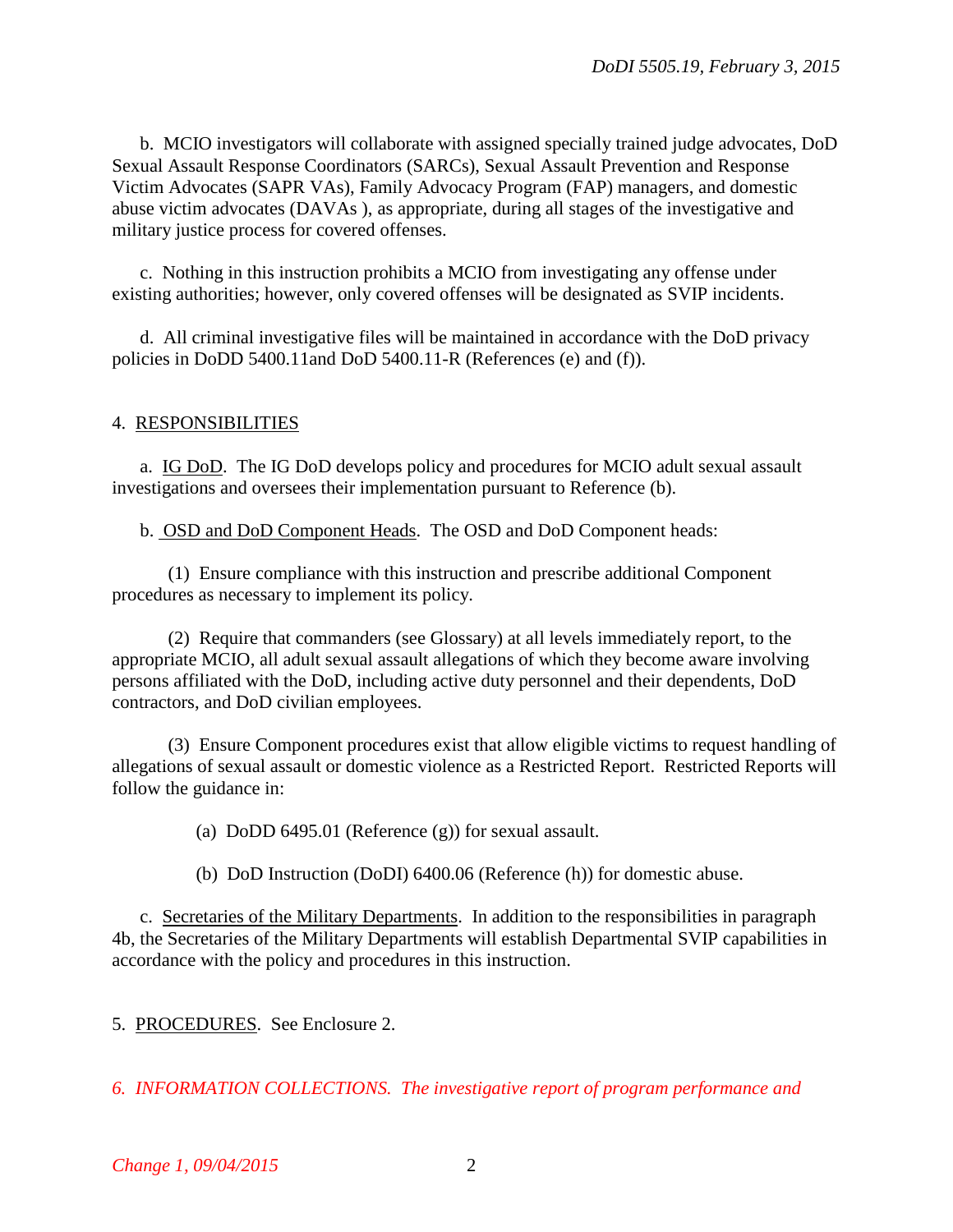*effectiveness, referred to throughout paragraph 7 of Enclosure 2 of this instruction, is exempt from licensing with a report control symbol in accordance with paragraph 1b(6) of Volume 1 of DoD Manual 8910.01, (Reference (i)).*

6*7*. RELEASEABILITY. **Cleared for public release**. This instruction is available on the Internet from the DoD Issuances Website at http://www.dtic.mil/whs/directives.

7*8*. EFFECTIVE DATE. This instruction is effective February 3, 2015.

Kym

Jon T. Rymer Inspector General of the Department of Defense

Enclosures

1. References 2. Procedures **Glossary** 

*Change 1, 09/04/2015* 3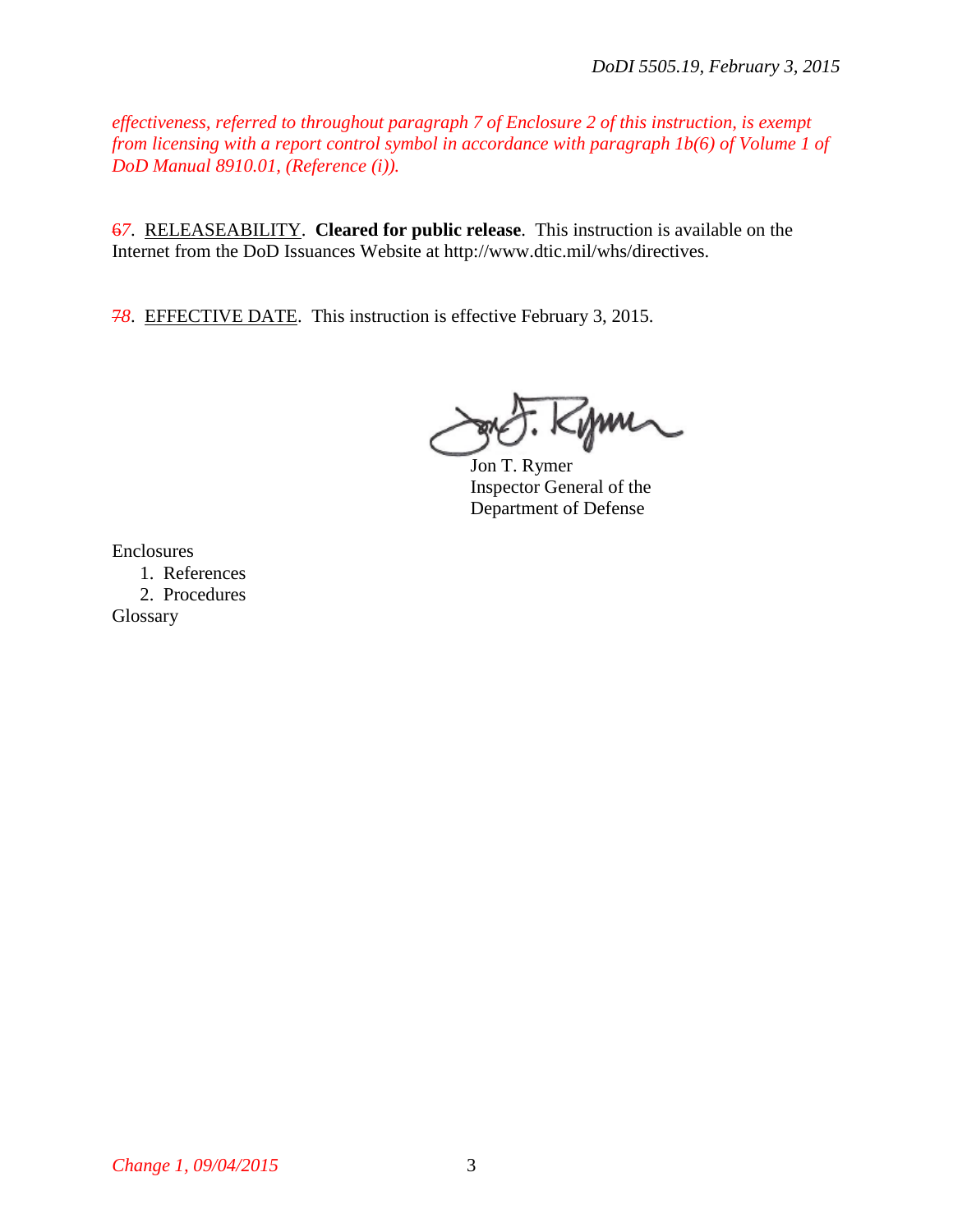## ENCLOSURE 1

### REFERENCES

- (a) Appendix 3 of Title 5, United States Code (also known as "The Inspector General Act of 1978,"current version)
- (b) DoD Directive 5106.01, "Inspector General of the Department of Defense (IG DoD)," April 20, 2012, as amended
- (c) Section 573 of Public Law 112-239, "Establishment of Special Victim Capabilities Within the Military Departments to Respond to Allegations of Certain Special Victim Offenses, National Defense Authorization Act for Fiscal Year 2013," January 2, 2013
- (d) Directive-type Memorandum 14-002, "The Establishment of Special Victim Capability (SVC) Within the Military Criminal Investigative Organizations," February 11, 2014 (hereby cancelled)
- (e) DoD Directive 5400.11, "DoD Privacy Program," October 29, 2014
- (f) DoD 5400.11-R, "Department of Defense Privacy Program," May 14, 2007
- (g) DoD Directive 6495.01, "Sexual Assault Prevention and Response (SAPR) Program," January 23, 2012, as amended
- (h) DoD Instruction 6400.06, "Domestic Abuse Involving DoD Military and Certain Affiliated Personnel," August 21, 2007, as amended
- *(i) DoD Manual 8910.01, Volume 1, "DoD Information Collections Manual: Procedures for DoD Internal Information Collections," June 30, 2014*
- (i*j*) DoD Instruction 5505.14, "Deoxyribonucleic Acid (DNA) Collection Requirements for Criminal Investigations," May 27, 2010, as amended
- (*jk*) DoD Directive 1030.01, "Victim and Witness Assistance," April 13, 2004
- (k*l*) DoD Instruction 1030.2, "Victim and Witness Assistance Procedures," June 4, 2004
- (l*m*) Title 10, United States Code
- (m*n*) Section 1701 of Public Law 113-66, "Extension of Crime Victims' Rights to Victims of Offenses Under the Uniform Code of Military Justice, National Defense Authorization Act for Fiscal Year 2014," December 26, 2013
- (no) DoD Instruction 5505.18, "Investigation of Adult Sexual Assault in the Department of Defense," January 25, 2013, as amended
- ( $\Theta$ *p*) DoD Instruction 6495.02, "Sexual Assault Prevention and Response (SAPR) Program Procedures," March 28, 2013, as amended
- (p*q*) Directive-type Memorandum 14-003, "DoD Implementation of Special Victim Capability (SVC) Prosecution and Legal Support," February 12, 2014, *as amended*
- (q*r*) DoD Instruction 5505.03, "Initiation of Investigations by Defense Criminal Investigative Organizations," March 24, 2011
- (r*s*) DoD Directive *Instruction* 6400.*0*1, "Family Advocacy Program (FAP)," August 23, 2004 *February 13, 2015*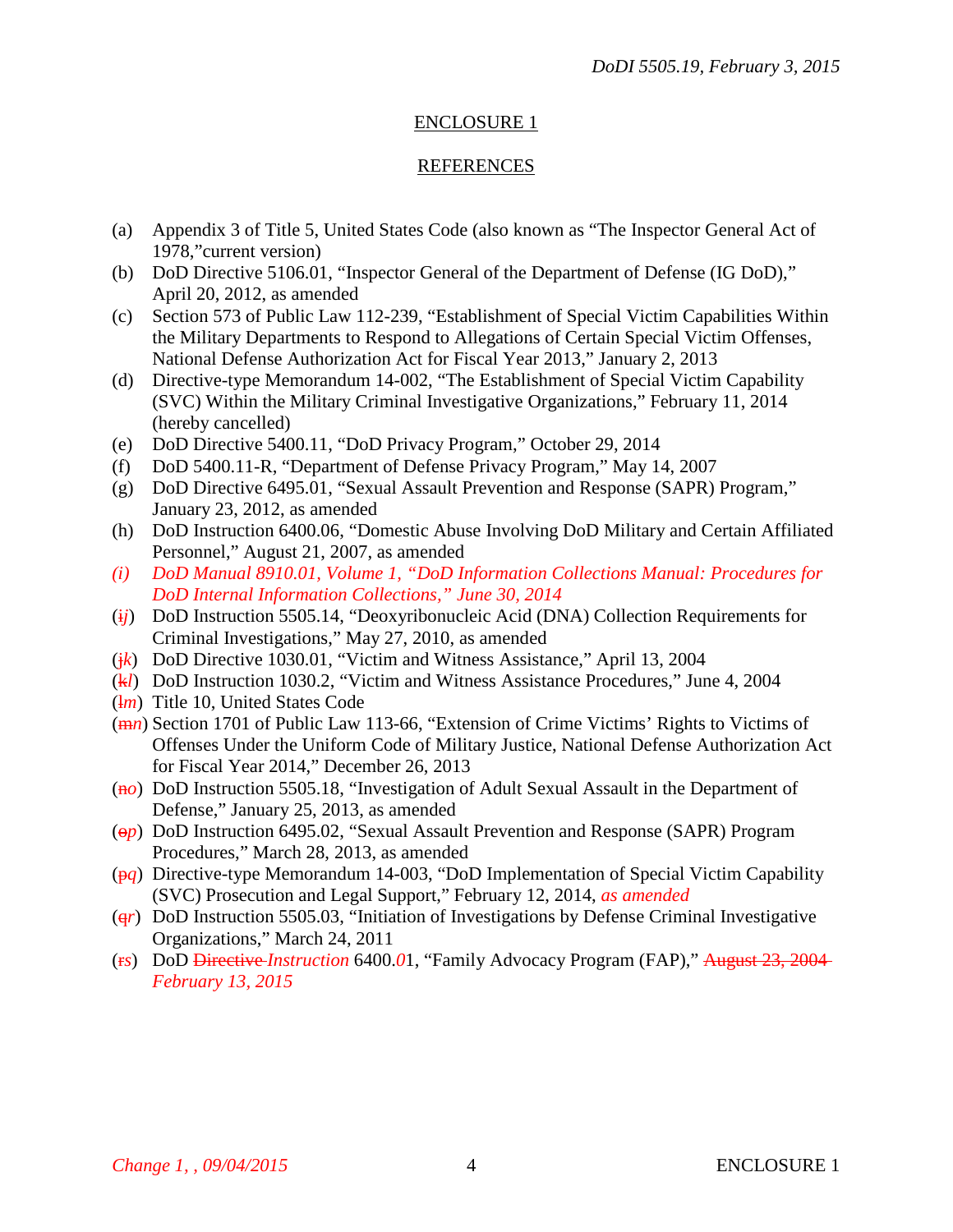## ENCLOSURE 2

## PROCEDURES

1. SVIP PROCESS. At the initial investigative response, the MCIO will assign a lead investigator knowledgeable of the SVIP priorities to all covered offenses, who will work collaboratively with specially SVIP trained personnel consisting of judge advocates, victim witness assistance personnel (SARCs, SAPR VAs, FAP managers, and DAVAs), and administrative paralegal support personnel. These individuals will comprise the SVIP capability and be referred to as "SVIP members."

2. COVERED SPECIAL VICTIM OFFENSES. Covered special victim offenses include:

a. Unrestricted reports of adult sexual assault.

b. Unrestricted reports of domestic violence involving sexual assault and/or aggravated assault with grievous bodily harm.

c. Child abuse involving child sexual assault and/or aggravated assault with grievous bodily harm.

3. TRAINING. The lead MCIO investigator assigned to conduct an investigation of a covered offense will be specially trained to respond to and investigate such offenses. Selection and certification of MCIO investigators for the SVIP capability is contingent on the completion of basic training at the respective federal law enforcement training institution (including military training schools). In addition to basic training, the lead MCIO investigator for an SVIP covered offense must have received specialized training which, at a minimum, will include:

a. Legal jurisdiction for conducting criminal investigations.

b. The elements of proof for criminal offenses associated with all SVIP covered offenses.

c. Crime scene management.

d. DNA collection requirements for criminal investigations in accordance with DoDI 5505.14 (Reference (i*j*)).

e. Identifying, preserving, obtaining, and transporting forensic evidence.

f. Rights of crime victims and available victim and witness assistance, support, and counseling services in accordance with DoDD 1030.01 and DoDI 1030.2 (References  $(k)$ ) and (k*l*)) and Article 6b, Uniform Code of Military Justice (UCMJ), as found in Sections 801-946 of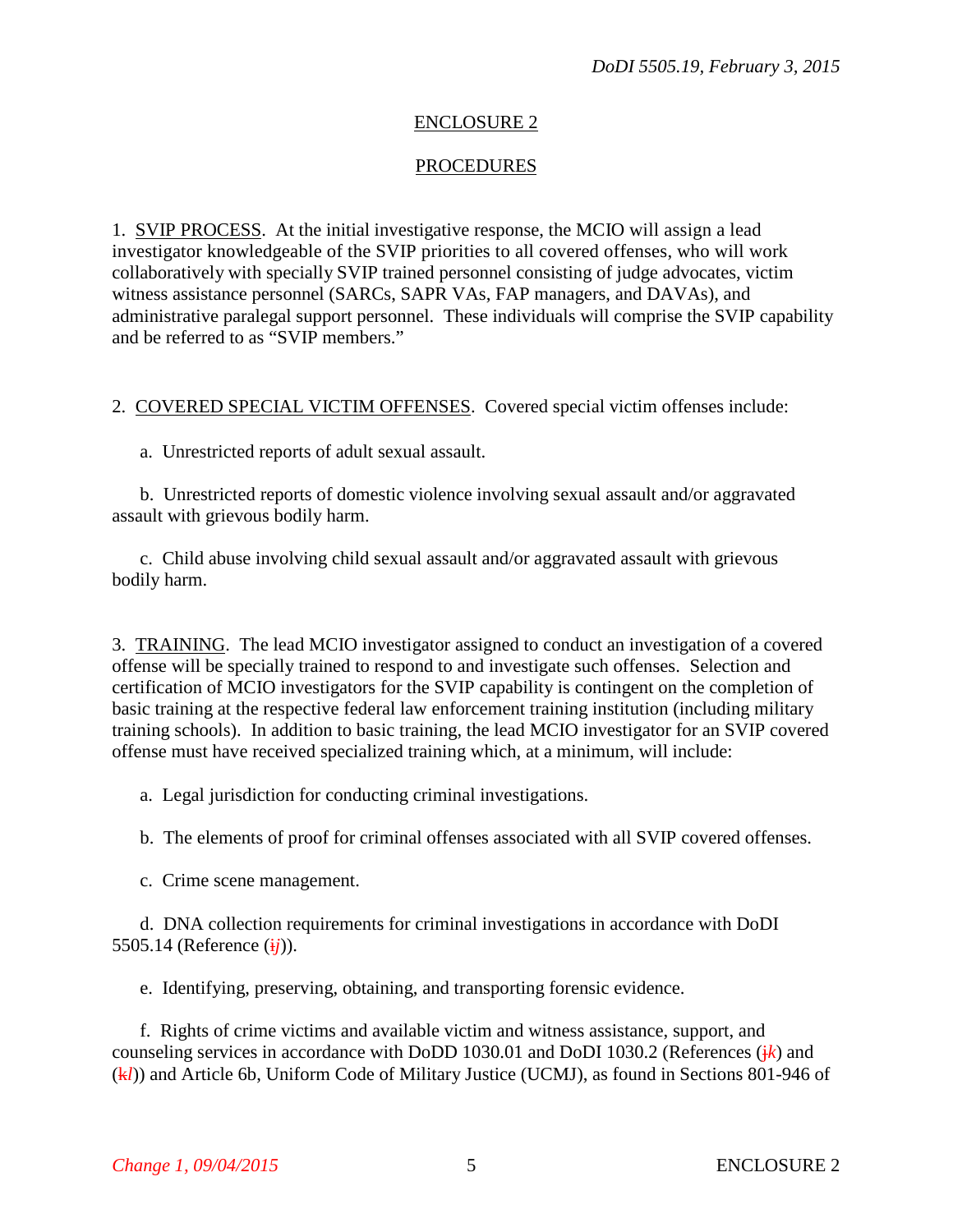Title 10, U.S.C. (Reference (*lm*)) and as amended by section 1701 of P.L. 113-66 (Reference  $(\overline{mn})$ ).

g. Sensitivities and risk factors associated with child abuse, including but not limited to:

(1) Various interviewing techniques used by the law enforcement community to help victims recall specific details about a crime.

(2) Working with the FAP in accordance with Reference (h).

(3) Working with the DAVA to help ensure the victim and his or her family receives support and required services, in accordance with References (h) and  $(kl)$ .

h. Sensitivities and risk factors associated with victims of domestic violence, including but not limited to:

(1) Various interviewing techniques used by the law enforcement community to help victims recall specific details about the crime.

(2) Determining the impact and involvement of alcohol and drugs.

(3) Understanding the requirements associated with obtaining and executing protection orders. For civilians, this must be done in accordance with section 1561a of Reference (*lm*); for military personnel, in accordance with Reference (h).

(4) Understanding aspects of restricted reporting for domestic violence in accordance with Reference (h).

(5) Recognizing the dynamics of domestic violence, including behaviors used by abusers to control or dominate their victims.

(6) Working with a DAVA.

i. The adult sexual assault training requirements in DoDI 5505.18 and DoDI 6495.02 (References  $(\overline{h}o)$  and  $(\overline{\theta}p)$ ).

j. Knowledge of and familiarity with the SVIP Prosecution and Legal Support requirements in DTM 14-003 (Reference (p*q*)).

4. CRITERIA AND CERTIFICATION. Upon completion of all identified training, the MCIO will select and certify those investigators who will serve as lead investigators for SVIP covered offenses.

5. MCIO LEAD INVESTIGATOR. The MCIO lead investigator: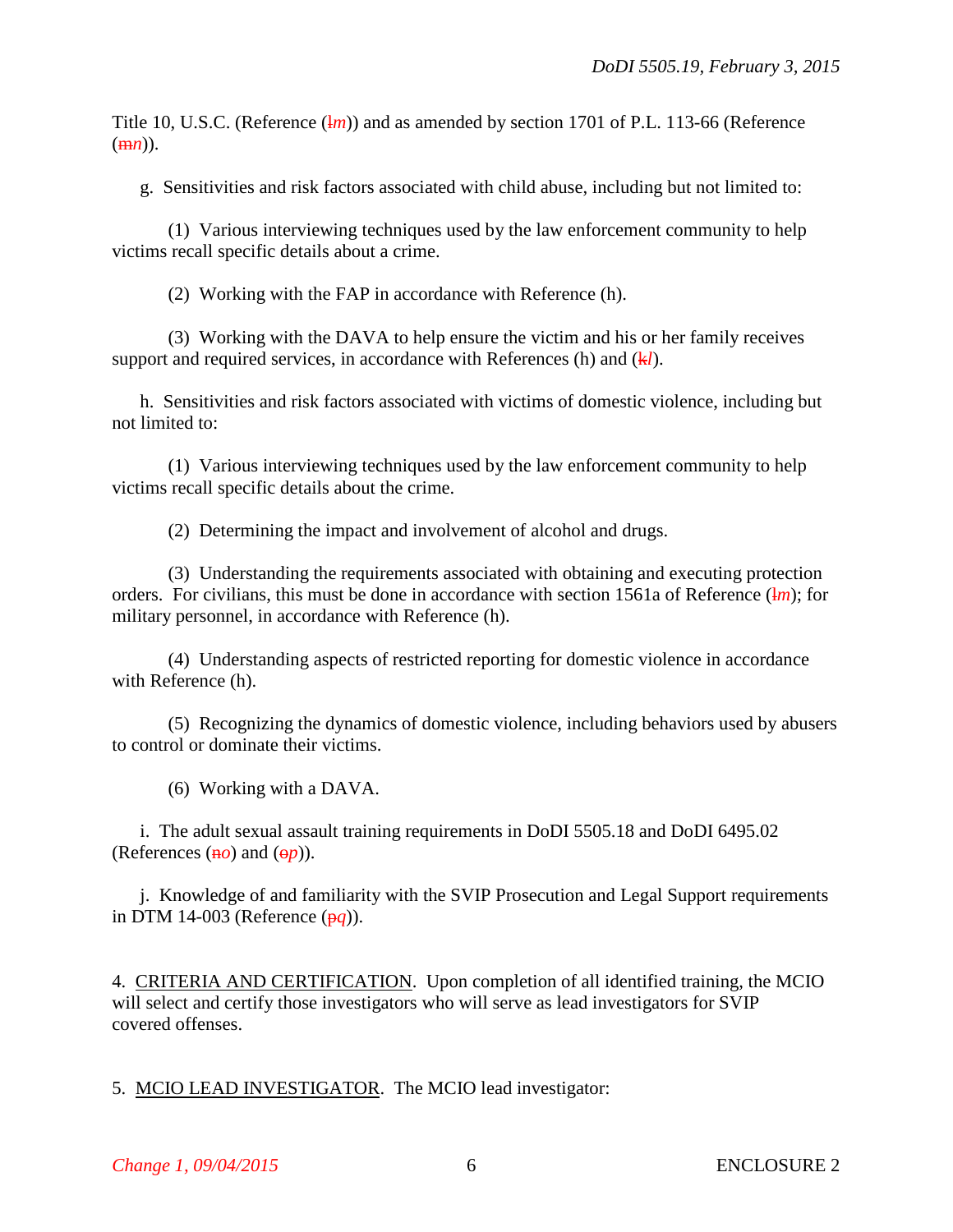a. Will notify each SVIP member, as appropriate, within 24 hours after determining that an allegation meets the criteria of a special victim covered offense. The contact can occur via personal meeting, telephone conference call, electronic mail or video teleconference (VTC).

b. Will collaborate with all SVIP members, as appropriate, within 48 hours (without regard to the day of the week) after determining that an allegation meets the criteria of a special victim covered offense. The collaboration can occur via personal meeting(s), telephone conference calls, or  $VTC(s)$ .

c. Must consult with respective SVIP members at least monthly to assess progress in the investigation or prosecution of a covered offense and to help ensure all aspects of the victim's needs are being met. Where all SVIP members are not co-located, meetings can be conducted via telephone conference call(s) or VTC(s).

(1) The MCIO lead investigator will document all SVIP notifications, meetings, and consultations in the appropriate investigative file.

(2) The documentation will include the name, position and organization of the persons involved in the consultation and the date of the consultation.

d. Will investigate unrestricted reports of adult sexual assaults in accordance with References ( $\overline{h}$ *o*) and ( $\overline{\theta}$ *p*), and DoDI 5505.03 (Reference ( $\overline{q}$ *r*)).

e. Will investigate all unrestricted reports of domestic violence involving sexual assault and/or aggravated assault with grievous bodily harm in accordance with Reference (h) and DoDD 6400.1 (Reference (r*s*)).

f. Will investigate allegations of child abuse involving child sexual assault and/or aggravated assault with grievous bodily harm in accordance with References (h) and ( $\epsilon$ *s*).

g. Will provide any applicable information to SVIP members related to case progression as long as it does not hinder the investigation.

6. CASE FILE MANAGEMENT. The MCIO must be able to identify and retrieve SVIP investigations from their automated investigative management system.

### 7. ASSESSMENT. Investigations

a. *OIG* will be assessed *the investigations* for their effectiveness in accordance with, at a minimum, References (g), (h),  $(\overline{h}o)$ , and  $(\overline{\theta}p)$ , as well as Service- and MCIO-specific regulations.

*b. In accordance with Reference (c), the Secretaries of the Military Departments will collect data and periodically report on the effectiveness and impact of the investigative portion of the*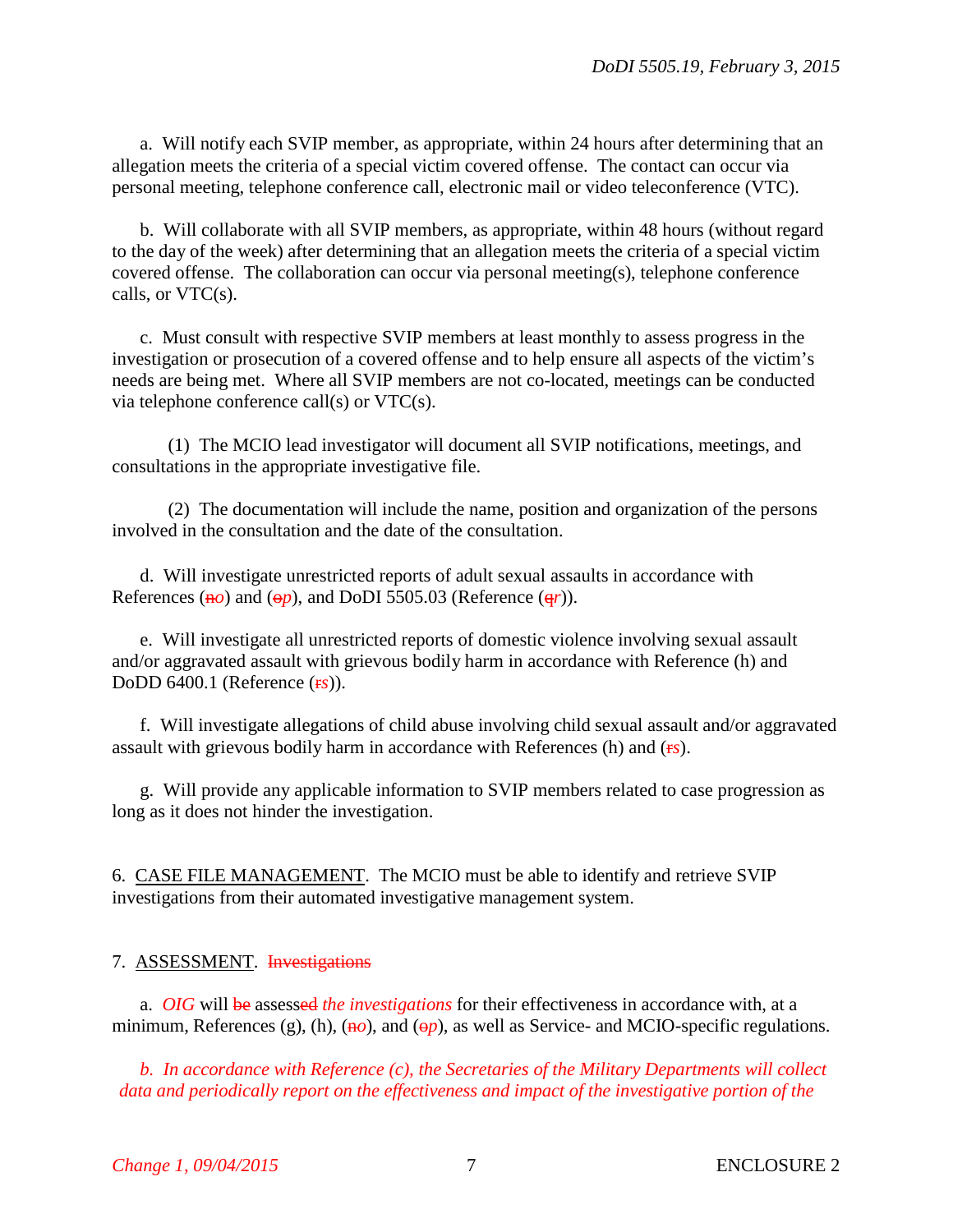*SVIP to the Secretary of Defense. These reports will assess the performance and effectiveness of Service programs, policies, training, and services. At a minimum, the Secretaries of the Military Departments will collect data regarding compliance with the following requirements:*

*(1) The appropriate SVIP members were notified within 24 hours when an allegation met the criteria of a covered offense.*

*(2) The appropriate SVIP members collaborated within 48 hours when an allegation met the criteria of a covered offense.* 

*(3) The MCIO lead investigators identified to conduct investigations of covered offenses were trained and certified in accordance with the requirements in this instruction.*

*(4) A DD Form 2701, "Initial Information for Victims and Witnesses of Crime," was provided to all victims and witnesses identified in a covered offense.*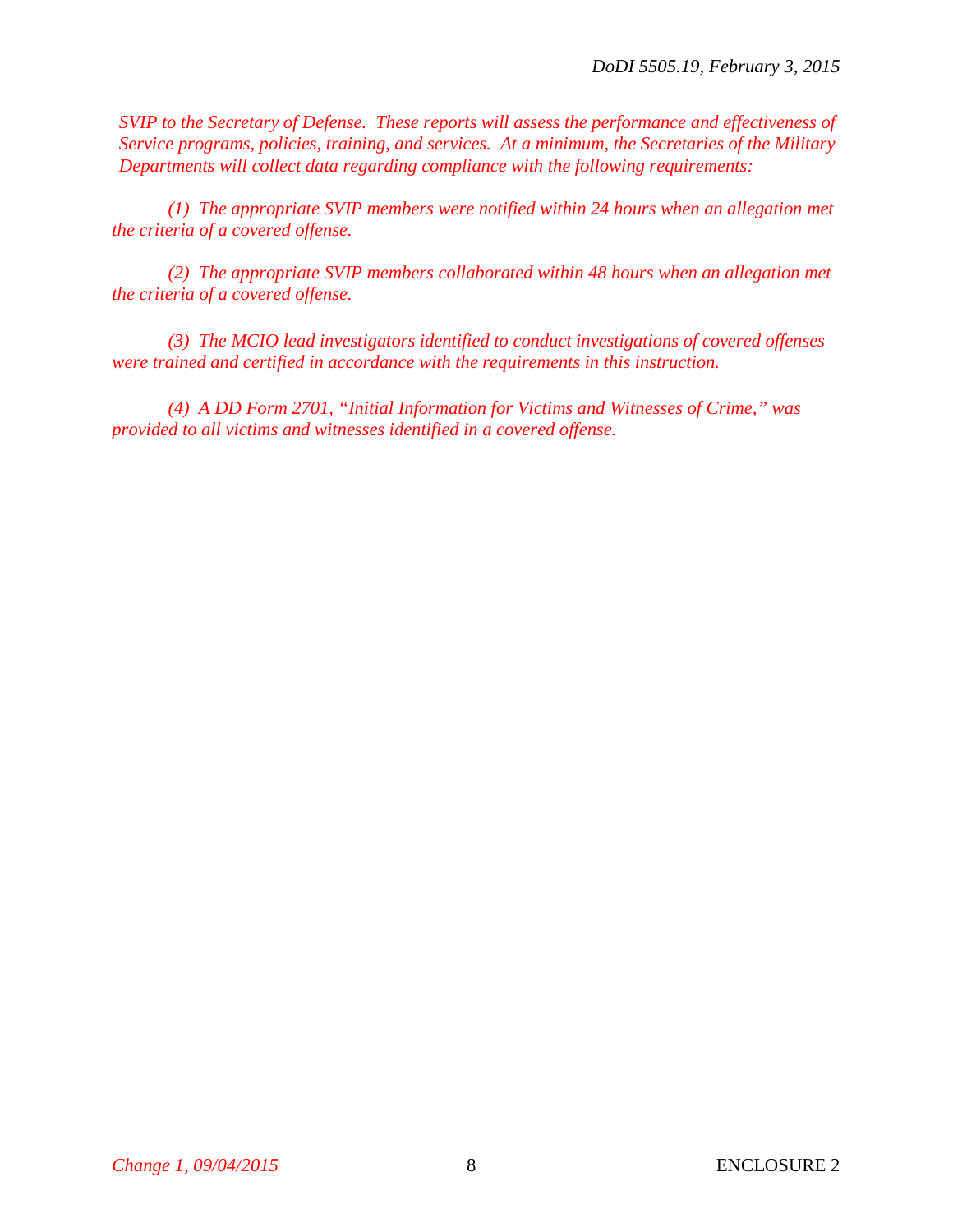#### GLOSSARY

#### PART I. ABBREVIATIONS AND ACRONYMS

| <b>DAVA</b><br><b>DNA</b><br><b>DoDD</b>                    | domestic abuse victim advocate<br>deoxyribonucleic acid<br>DoD Directive                                                                                                                |
|-------------------------------------------------------------|-----------------------------------------------------------------------------------------------------------------------------------------------------------------------------------------|
| DoDI<br><b>DTM</b>                                          | DoD Instruction<br>Directive-type Memorandum                                                                                                                                            |
| FAP                                                         | <b>Family Advocacy Program</b>                                                                                                                                                          |
| <b>IG DoD</b>                                               | Inspector General of the Department of Defense                                                                                                                                          |
| <b>MCIO</b>                                                 | military criminal investigative organization                                                                                                                                            |
| P.L.                                                        | Public Law                                                                                                                                                                              |
| <b>SAPR</b><br><b>SAPR VA</b><br><b>SARC</b><br><b>SVIP</b> | sexual assault prevention and response<br>sexual assault prevention and response victim advocate<br>sexual assault response coordinator<br>special victim investigation and prosecution |
| <b>UCMJ</b>                                                 | Uniform Code of Military Justice                                                                                                                                                        |
| U.S.C.                                                      | <b>United States Code</b>                                                                                                                                                               |
| <b>VTC</b>                                                  | video teleconference                                                                                                                                                                    |

#### PART II. DEFINITIONS

Unless otherwise noted, these terms and their definitions are for the purpose of this instruction.

<u>active duty</u>. Defined in section 101 of Reference  $(\frac{1}{m})$ .

adult. A person who has attained the age of 18 years, is an active duty Service member, or is married.

child. A person who has not attained the age of 18 years and who is unmarried and is not an active duty Service member.

child abuse. Acts involving child sexual assault and/or aggravated assault with grievous bodily harm.

commander. Defined in Reference ( $\theta$ *o*).